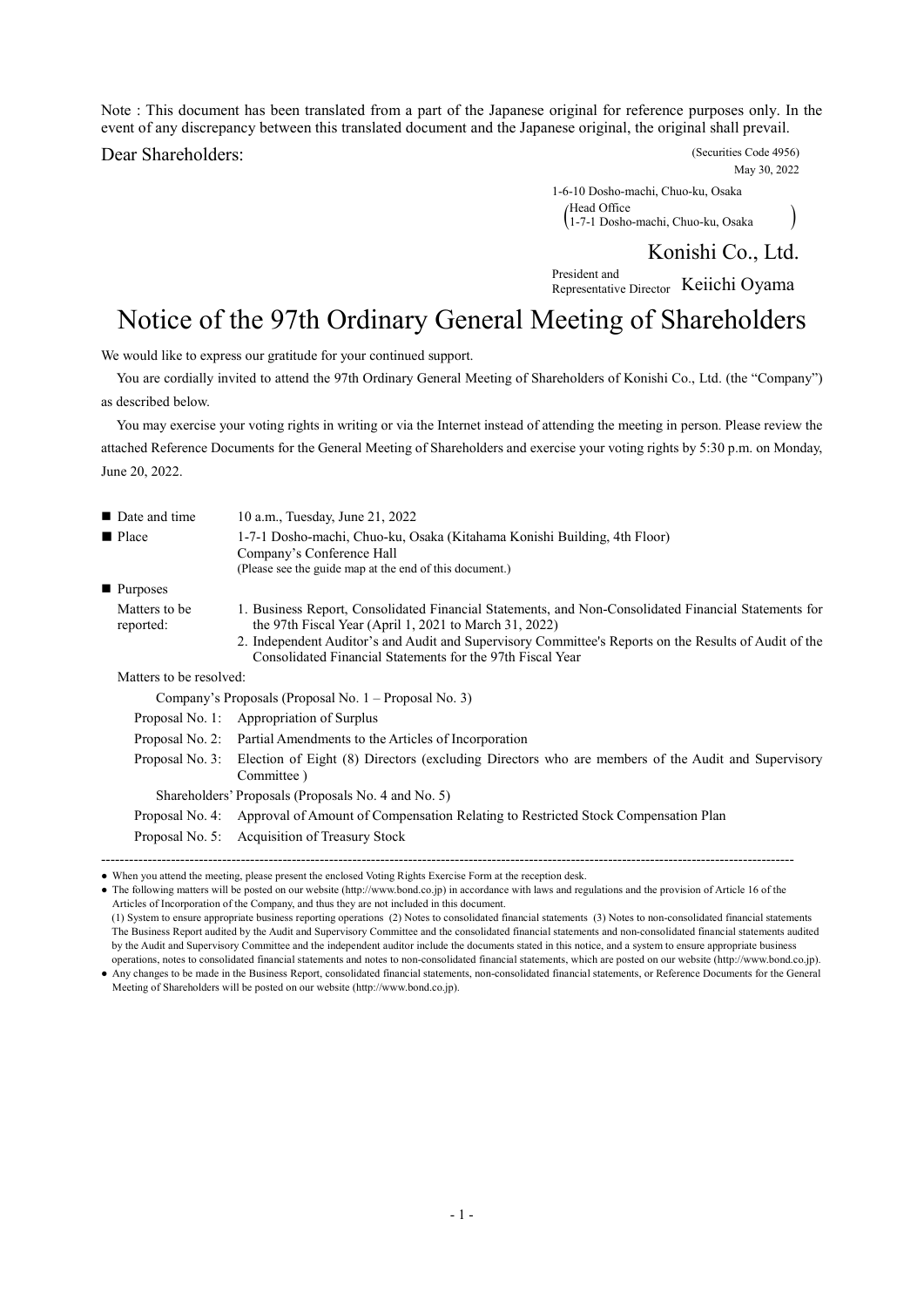## Reference Documents for the General Meeting of Shareholders Company's Proposals (Proposal No. 1 – Proposal No. 3) Proposal No. 1: Appropriation of Surplus

The Company proposes the appropriation of surplus as outlined below:

### 1. Year-end dividend

The Company considers returning profits to shareholders as an important management imperative, under a basic policy to pay stable dividends while striving to strengthen its management foundation.

The Company proposes to pay a year-end dividend of 22 yen per share for the 97th fiscal year, in consideration of the business results for the fiscal year under review. With a regular dividend of 22 yen per share already paid as an interim dividend in December 2021, the annual dividend will be 44 yen per share, an increase of 4 yen from the previous fiscal year.

| $\blacksquare$ Type of dividend property                 | Cash                                                                    |
|----------------------------------------------------------|-------------------------------------------------------------------------|
| ■ Allotment of dividend property and its total<br>amount | 22 yen per common share of the Company<br>Total amount: 784,080,858 yen |
| $\blacksquare$ Effective date of dividends of surplus    | June 22, 2022                                                           |

## 2. Appropriation of other surplus

The Company proposes the following appropriation of other retained earnings in an effort to reinforce the management foundation for future business developments by using them as investments for improving corporate value and other purposes.

| ■ Item and amount of reduction in surplus | Retained earnings<br>brought forward | 2,000,000,000 yen (2 billion yen)   |
|-------------------------------------------|--------------------------------------|-------------------------------------|
| ■ Item and amount of increase in surplus  | General reserve                      | $2,000,000,000$ yen (2 billion yen) |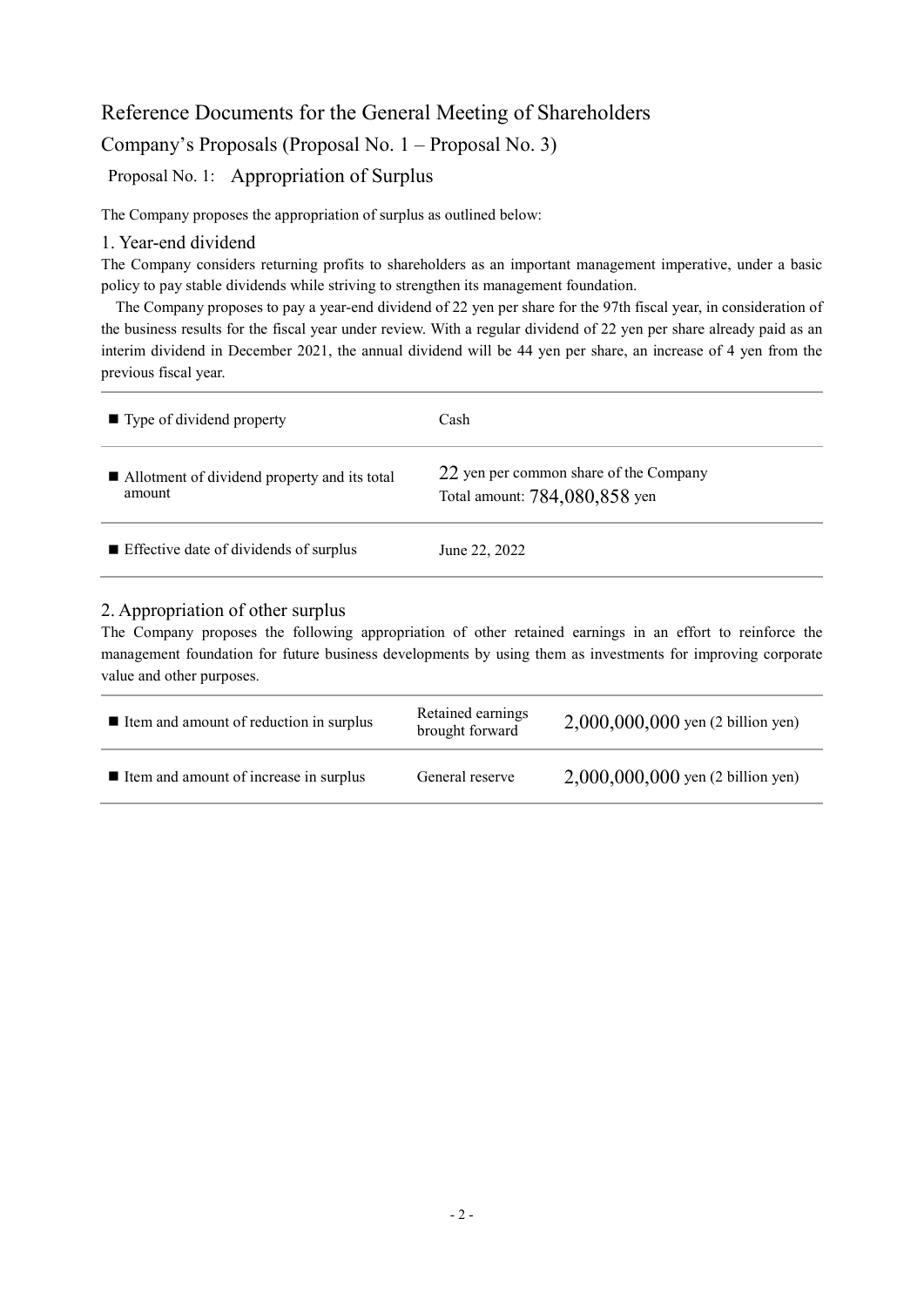## Proposal No. 2: Partial Amendments to the Articles of Incorporation

## 1. Reasons for amendments

The amended provisions stipulated in the proviso to Article 1 of the Supplementary Provisions of the Act Partially Amending the Companies Act (Act No. 70, 2019) will become effective on September 1, 2022. To prepare for the implementation of an electronic delivery system for shareholders meetings' materials, the Company proposes to make the following amendments to the Articles of Incorporation:

- (1) The proposed amendment to Article 16, Paragraph 1 stipulates that the Company takes measures to electronically deliver information contained in the Reference Documents for the General Meeting of Shareholders, etc.
- (2) The proposed amendment to Article 16, Paragraph 2 sets a provision to limit the scope of matters to be stated in a document delivered in writing to a shareholder who makes a request thereof.
- (3) The provision regarding the Internet disclosure and deemed provision of the Reference Documents for the General Meeting of Shareholders, etc. (the current Article 16 of the Articles of Incorporation) is deleted as it is no longer necessary.
- (4) Following the above new stipulation and deletion, supplementary provisions concerning the effective date, etc. are established.

## 2. Details of the amendments

The details of the amendments are as follows: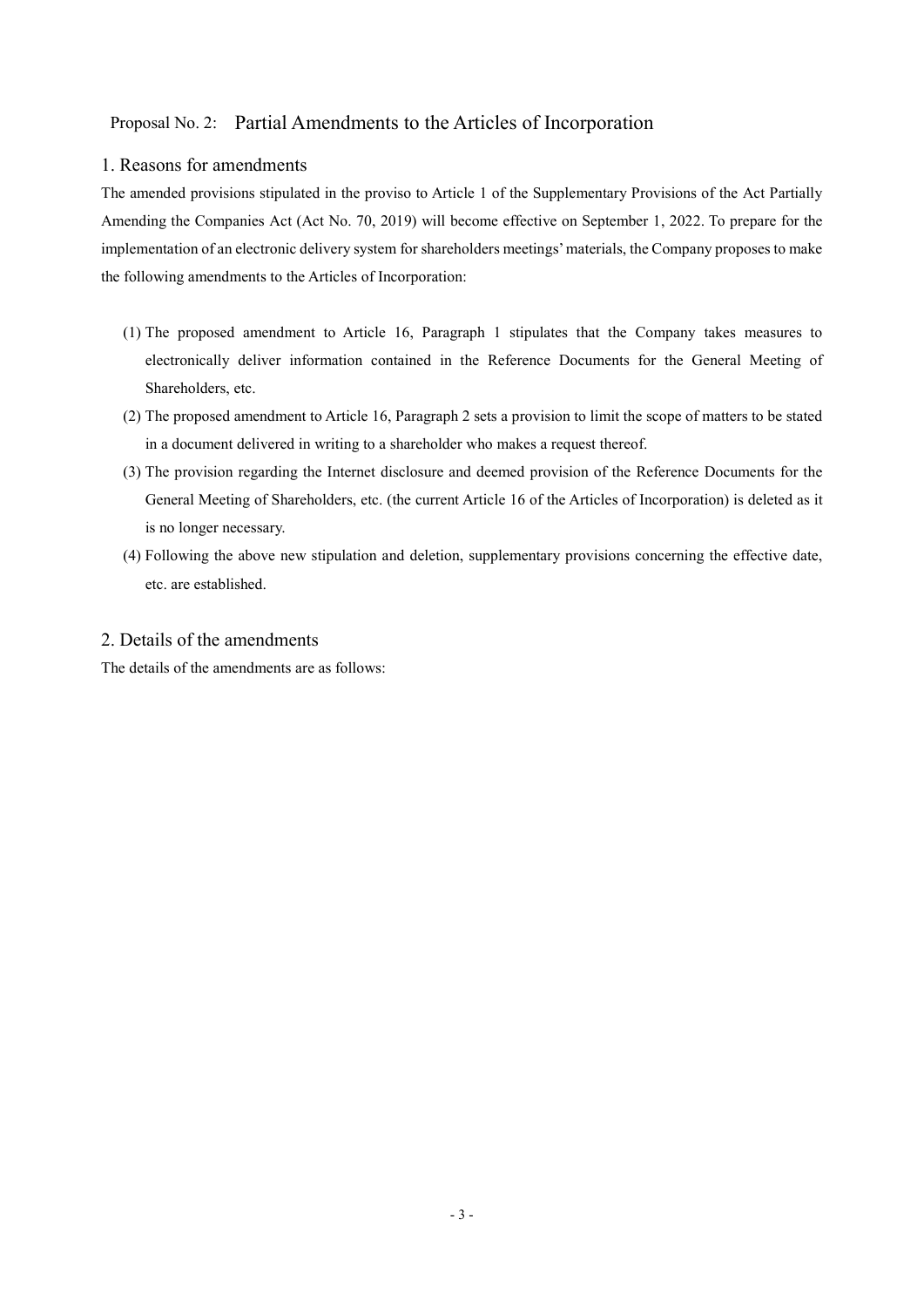(Amendments are underlined.)

|                                                        | <i>A</i> michaments are andernited.                          |
|--------------------------------------------------------|--------------------------------------------------------------|
| Current Articles of Incorporation                      | Proposed amendments                                          |
| (Internet Disclosure and Deemed Provision of Reference |                                                              |
| Documents etc. for General Meetings of Shareholders)   |                                                              |
| Article 16 When convening a general meeting of         |                                                              |
| shareholders, the<br>Company may<br>deem<br>that       |                                                              |
| information required to be described or indicated in   |                                                              |
| reference documents for the general meeting of         | <b>Deleted</b>                                               |
| shareholders, business reports, financial statements,  |                                                              |
| and consolidated financial statements has been         |                                                              |
| provided to shareholders when such information is      |                                                              |
| disclosed through a method that uses the Internet      |                                                              |
| pursuant to the Ministry of Justice Order.             |                                                              |
|                                                        | (Electronic Delivery Measures, Etc.)                         |
|                                                        | Article 16 When convening a general meeting<br><sub>of</sub> |
|                                                        | shareholders, the Company shall take measures to             |
|                                                        | electronically deliver information contained in reference    |
|                                                        | documents for the general meeting of shareholders, etc.      |
| <b>New</b>                                             | 2. The Company shall not be required to state all or part    |
|                                                        | of the matters to be electronically delivered that are set   |
|                                                        | forth in the Ordinance of the Ministry of Justice in a       |
|                                                        | document to be delivered in writing to a shareholder         |
|                                                        | who makes a request thereof by the record date for           |
|                                                        | voting rights.                                               |
| <b>Supplementary Provision</b>                         | <b>Supplementary Provision</b>                               |
| Article 41 Abridged                                    | Article 41 No change                                         |
|                                                        |                                                              |
|                                                        | (Transitional Measures for Electronic Delivery of            |
|                                                        | Reference Materials for General Meetings of                  |
|                                                        | Shareholders)                                                |
|                                                        | Article 42. The deletion of the current Article 16 (Internet |
|                                                        | Disclosure and Deemed Provision of Reference                 |
|                                                        | Documents, etc. for General Meeting of Shareholders)         |
| New                                                    | of the Articles of Incorporation and the new amended         |
|                                                        | Article 16 (Electronic Delivery Measures, Etc.) of the       |
|                                                        | Articles of Incorporation shall be effective from the        |
|                                                        | date of enforcement of the amended provisions                |
|                                                        | stipulated in the proviso to Article 1 of the                |
|                                                        | Supplementary Provisions to the Act Partially                |
|                                                        | Amending the Companies Act (Act No. 70, 2019)                |
|                                                        | (hereinafter the "date of enforcement").                     |
|                                                        | 2. Notwithstanding the provision of the preceding            |
|                                                        | paragraph, the current Article 16 (Internet Disclosure and   |
|                                                        | Deemed Provision of Reference Documents, etc. for            |
|                                                        | General Meeting of Shareholders) of the Articles of          |
|                                                        | Incorporation shall remain effective with respect to the     |
|                                                        | General Meeting of Shareholders to be held on a day          |
|                                                        | falling within six months from the date of enforcement.      |
|                                                        | 3. This article shall be deleted after the later of the date |
|                                                        | six months from the date of enforcement or the date          |
|                                                        | three months from the date of the General Meeting of         |
|                                                        | Shareholders as set forth in the preceding paragraph.        |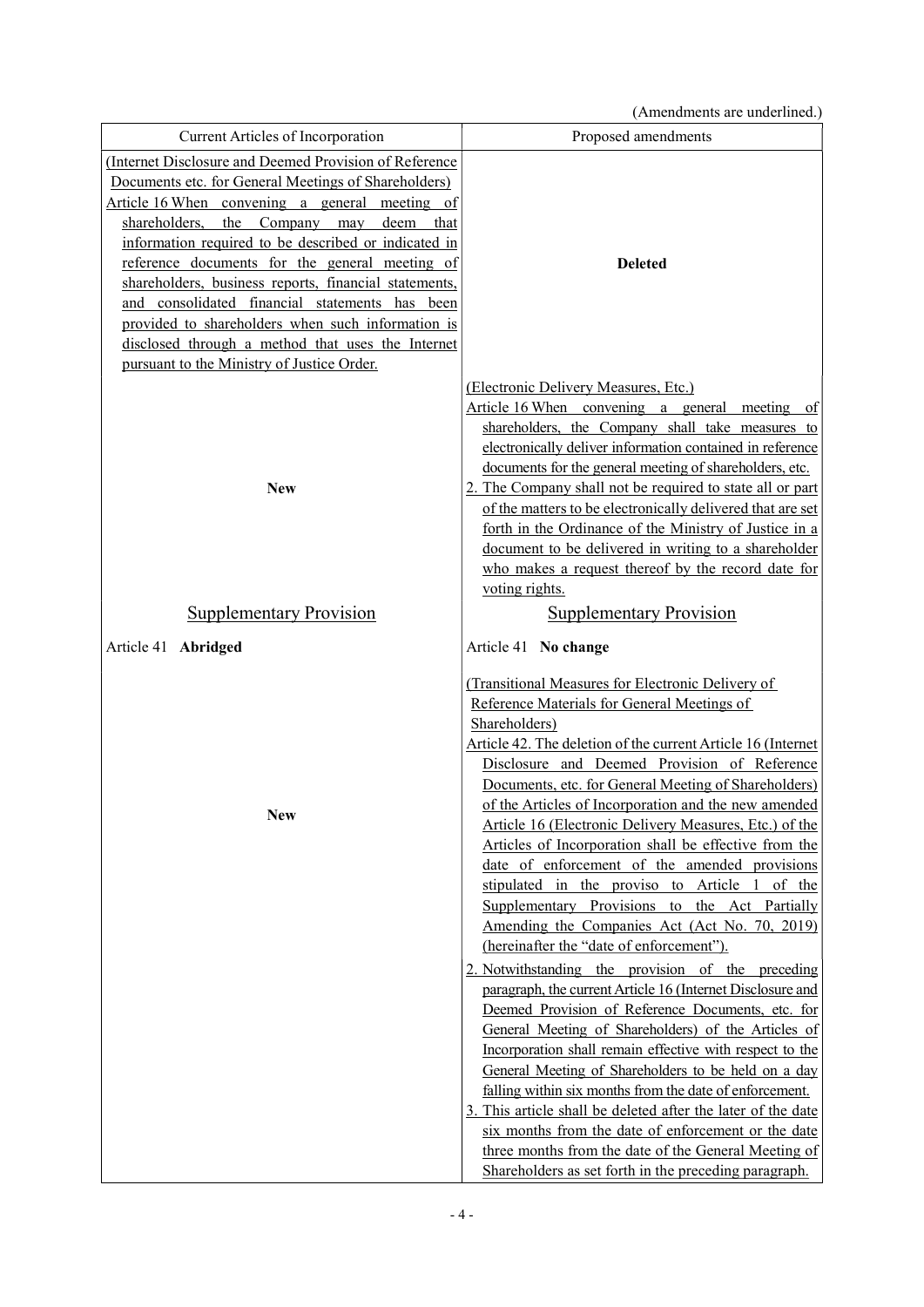## Proposal No. 3: Election of Eight (8) Directors (excluding Directors who are Audit and Supervisory Committee Members)

The terms of office of all eight (8) Directors (excluding Directors who are Audit and Supervisory Committee Members; the same applies hereinafter in this proposal) will expire at the conclusion of this General Meeting of Shareholders. Accordingly, the Company proposes the election of eight (8) Directors including two (2) Outside Directors.

The Company has nominated persons who are capable of making contributions to the sustainable growth as well as long-term maximization of corporate value of the Company and its group and resolved matters at the Board of Directors meeting.

| Candidate<br>No. | Name<br>(Date of Birth)               | Career summary, positions and responsibilities in the Company<br>(Significant concurrent positions outside the Company)                                                                                                                                                                                                                                                                                                                                                                                                                                                                                                                                                                                                                                                                                                                                                                                                                                                                                 | Number of the<br>Company's<br>shares held |  |  |  |
|------------------|---------------------------------------|---------------------------------------------------------------------------------------------------------------------------------------------------------------------------------------------------------------------------------------------------------------------------------------------------------------------------------------------------------------------------------------------------------------------------------------------------------------------------------------------------------------------------------------------------------------------------------------------------------------------------------------------------------------------------------------------------------------------------------------------------------------------------------------------------------------------------------------------------------------------------------------------------------------------------------------------------------------------------------------------------------|-------------------------------------------|--|--|--|
| Reappointment    | Takashi Yokota<br>(July 12, 1953)     | April 1979<br>Joined the Company<br>April 2004<br>Head of Business Department. I, Sales Division, Bond Division<br>April 2006<br>Head of Tochigi Factory, Production Division, Bond Division<br>Executive Officer, Head of Production Division, Business<br>April 2008<br><b>Promotion Division</b><br>Director, Head of Production Division, Bond Division<br>June 2009<br>April 2011<br>Managing Director, Head of Bond Division<br>April 2013<br>President and Representative Director<br>April 2017<br>Joint Representative, Konishi Group and CEO, Bond Group<br>April 2018<br>CEO, Bond Group<br>April 2021<br>Chairman and Representative Director (to the present)<br>Group CEO (to the present)<br>(Significant concurrent positions outside the Company)<br>Chairman and Representative Director, Wall Bond Industry Co., Ltd.<br>Chairman and Representative Director, Sunrise Corporation<br>Chairman and Representative Director, Maruyasu & Co., Ltd.<br>Komisaris, PT. KONISHI INDONESIA | 59,700 shares                             |  |  |  |
|                  | Reasons for election of the candidate |                                                                                                                                                                                                                                                                                                                                                                                                                                                                                                                                                                                                                                                                                                                                                                                                                                                                                                                                                                                                         |                                           |  |  |  |

Listed below are the candidates for Directors:

Reasons for election of the candidate

Mr. Takashi Yokota has served as Head of the Production Division, Bond Division, Head of Bond Division and President and Representative Director. He has considerable experience as a corporate manager. The Company nominates him as a candidate for Director in the expectation that he will continue to serve for the enhancement of the Group's corporate value and play his full part in supervising management execution for the entire Group by leveraging such experience.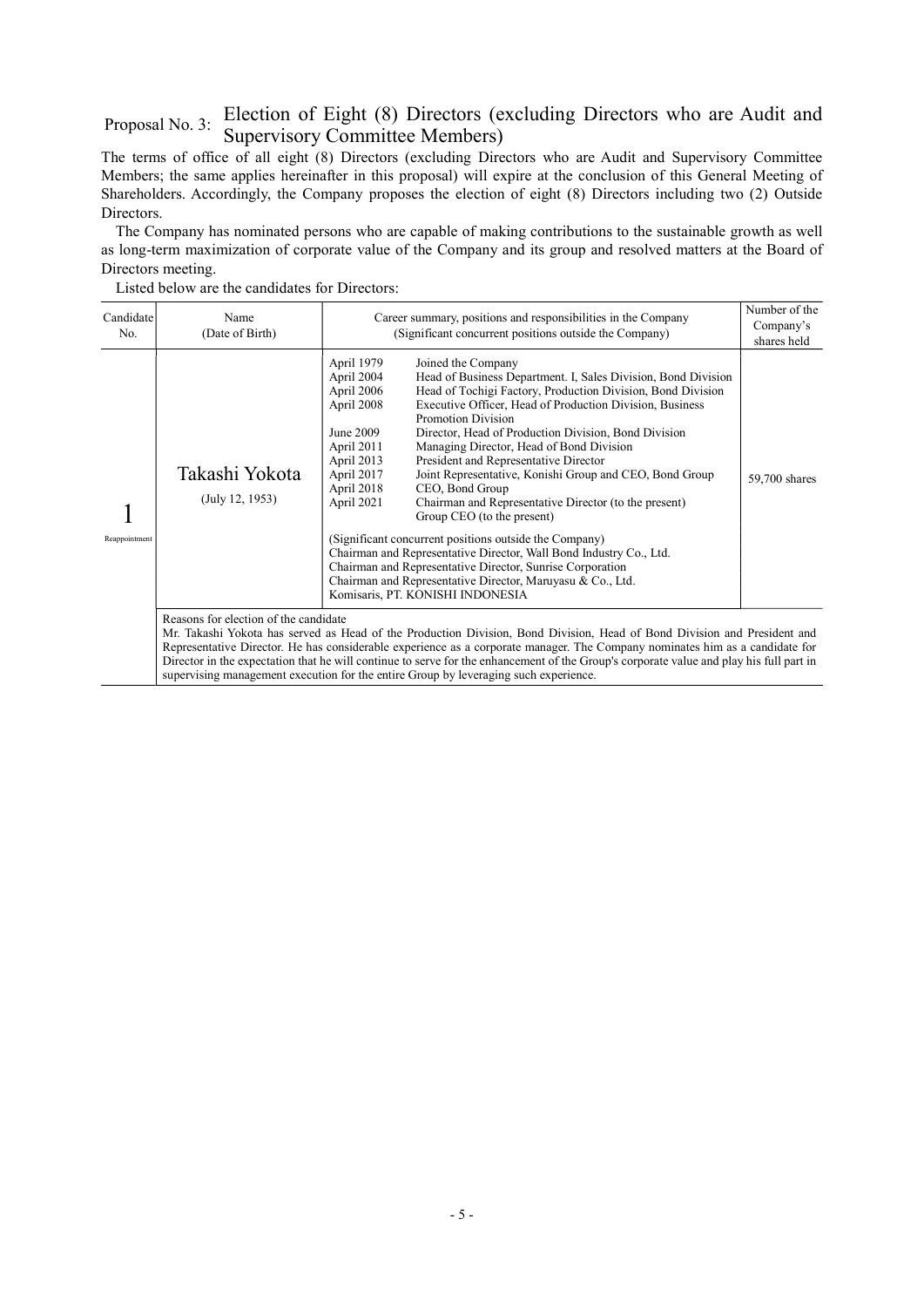| Candidate<br>No.   | Name<br>(Date of Birth)                                                                                                                                                                                                                                                                                                                                                                                                                                                                                                                                                                                                                        |                                                                                                                                                        | Career summary, positions and responsibilities in the Company<br>(Significant concurrent positions outside the Company)                                                                                                                                                                                                                                                                                                                                                                                                                                                                                                                                                                                                                                                                                                                                                                                                                                                                                                                                                                                                                                                                                                                                                                                                               | Number of the<br>Company's<br>shares held |  |
|--------------------|------------------------------------------------------------------------------------------------------------------------------------------------------------------------------------------------------------------------------------------------------------------------------------------------------------------------------------------------------------------------------------------------------------------------------------------------------------------------------------------------------------------------------------------------------------------------------------------------------------------------------------------------|--------------------------------------------------------------------------------------------------------------------------------------------------------|---------------------------------------------------------------------------------------------------------------------------------------------------------------------------------------------------------------------------------------------------------------------------------------------------------------------------------------------------------------------------------------------------------------------------------------------------------------------------------------------------------------------------------------------------------------------------------------------------------------------------------------------------------------------------------------------------------------------------------------------------------------------------------------------------------------------------------------------------------------------------------------------------------------------------------------------------------------------------------------------------------------------------------------------------------------------------------------------------------------------------------------------------------------------------------------------------------------------------------------------------------------------------------------------------------------------------------------|-------------------------------------------|--|
| 2<br>Reappointment | Keiichi Oyama<br>(August 14, 1960)                                                                                                                                                                                                                                                                                                                                                                                                                                                                                                                                                                                                             | April 1984<br>April 2012<br>April 2014<br>June 2014<br>April 2015<br>June 2016<br>April 2017<br>October 2017<br>April 2018<br>April 2019<br>April 2021 | Joined the Company<br>Head of Construction Business Department, Bond Sales<br>Division, Bond Division<br>General Manager of Corporate Planning Department,<br>President's Office<br>Executive Officer, Head of President's Office and General<br>Manager of Personnel Department<br>General Manager of Konishi Group General Administration<br>Department<br>Director<br>CEO, Overseas Business Group<br>CEO of R&D/Production/Logistics Group and Head of<br>R&D/Production Division<br>Managing Executive Officer<br>Head of Bond Sales Division, Bond Group<br>September 2019 Head of Kanto Branch Office<br>President and Representative Director (to the present)                                                                                                                                                                                                                                                                                                                                                                                                                                                                                                                                                                                                                                                                | 95,700 shares                             |  |
|                    | Reasons for election of the candidate<br>Mr. Keiichi Oyama has engaged in the sales and administration departments for many years and served as Head of the Construction<br>Business Department (under the Bond Sales Division, Bond Division), President's Office, and R&D and Production Division. He<br>has considerable experience as a corporate manager. The Company nominates him as a candidate for Director in the expectation that<br>he will continue to serve for the enhancement of the Group's corporate value and play his full part in supervising management<br>execution for the entire Group by leveraging such experience. |                                                                                                                                                        |                                                                                                                                                                                                                                                                                                                                                                                                                                                                                                                                                                                                                                                                                                                                                                                                                                                                                                                                                                                                                                                                                                                                                                                                                                                                                                                                       |                                           |  |
| 3<br>Reappointment | Satoru Kusakabe<br>(May 31, 1957)<br>Reasons for election of the candidate<br>for the division he is in charge of by leveraging such experience.                                                                                                                                                                                                                                                                                                                                                                                                                                                                                               | April 1980<br>April 2007<br>April 2011<br>April 2012<br>June 2012<br>April 2013<br>April 2015<br>April 2017<br>April 2021                              | Joined the Company<br>Head of Construction Business Department, Bond Sales<br>Division, Business Promotion Division<br>Executive Officer, Head of Civil Engineering & Construction<br>Division, Bond Division<br>Head of Bond Sales Division, Bond Division<br>Director (to the present)<br>Head of Bond Sales Division<br>Managing Executive Officer<br>Senior Managing Executive Officer (to the present)<br>CEO, Civil Engineering & Construction Group<br>In charge of Construction Business Group (to the present)<br>(Significant concurrent positions outside the Company)<br>President and Representative Director, Bond Engineering Co., Ltd.<br>Chairman and Representative Director, Konishi Kouei Co., Ltd.<br>Chairman and Representative Director, KAKUMARU KENSETSU Co., Ltd.<br>Mr. Satoru Kusakabe has engaged in the sales department for many years and served as Head of the Civil Engineering & Construction<br>Division (under Bond Division) and Bond Sales Division and CEO of the Civil Engineering & Construction Group. He has<br>considerable experience as a corporate manager. The Company nominates him as a candidate for Director in the expectation that he<br>will continue to serve for the enhancement of the Group's corporate value and play his full part in supervising management execution | 41,800 shares                             |  |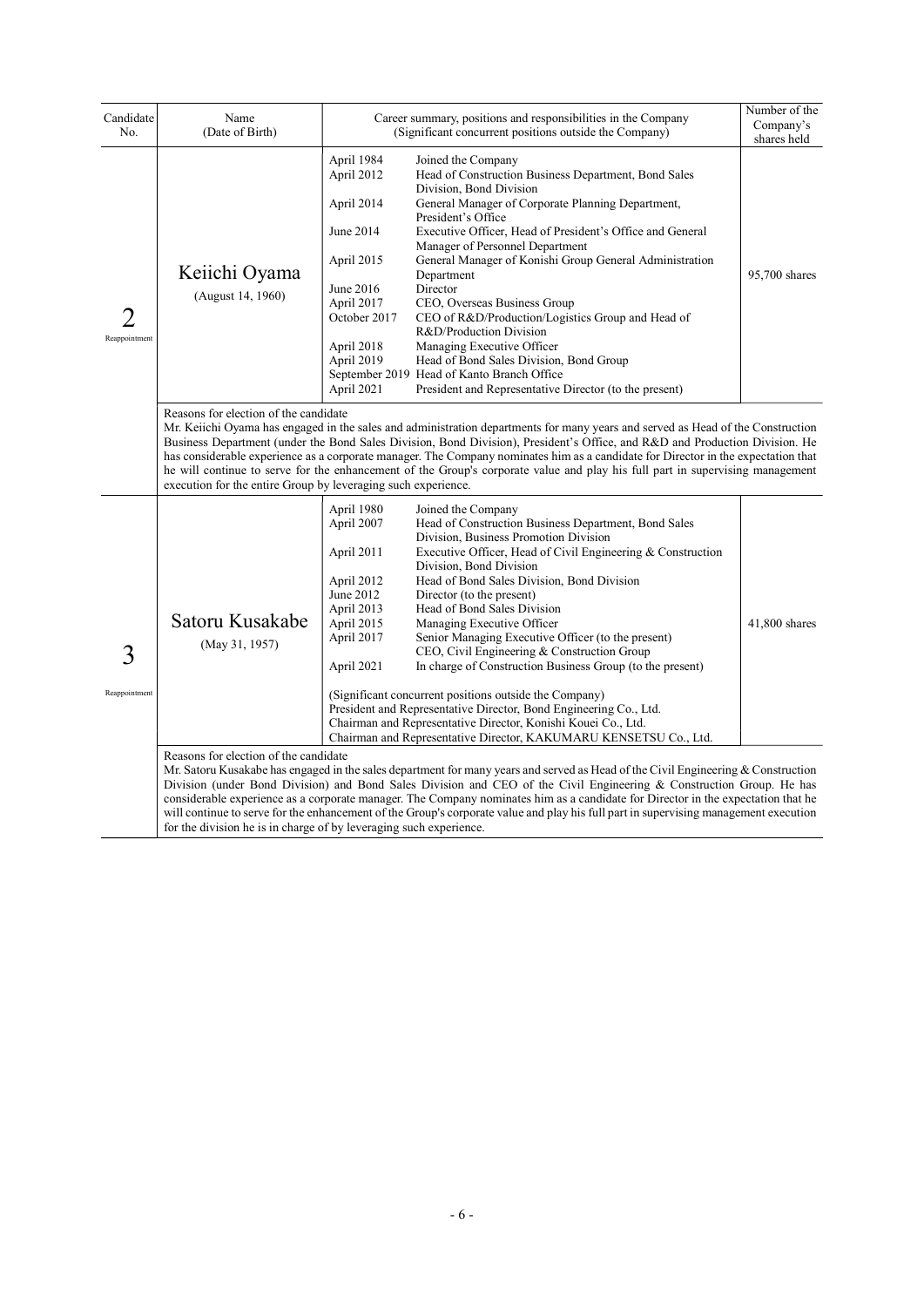| Candidate<br>No.   | Name<br>(Date of Birth)                                   | Career summary, positions and responsibilities in the Company<br>(Significant concurrent positions outside the Company)                                                                                                                                                                                                                                                                                                                                                                                                                                                                                                                                                                                                                                                                                                                                                                                                                                                                                                                                                                       | Number of the<br>Company's<br>shares held |
|--------------------|-----------------------------------------------------------|-----------------------------------------------------------------------------------------------------------------------------------------------------------------------------------------------------------------------------------------------------------------------------------------------------------------------------------------------------------------------------------------------------------------------------------------------------------------------------------------------------------------------------------------------------------------------------------------------------------------------------------------------------------------------------------------------------------------------------------------------------------------------------------------------------------------------------------------------------------------------------------------------------------------------------------------------------------------------------------------------------------------------------------------------------------------------------------------------|-------------------------------------------|
| 4<br>Reappointment | Shozo Arisawa<br>(March 25, 1958)                         | April 1980<br>Joined the Company<br>April 2008<br>Head of Osaka Institute, R&D Division, Business Promotion<br>Division<br>April 2011<br>Executive Officer, Head of R&D Division, Bond Division<br>April 2013<br>Head of Production and R&D Division<br>June 2013<br>Director (to the present)<br>April 2016<br>Managing Executive Officer<br>April 2017<br>CEO of R&D/Production/Logistics Group and Head of<br>R&D/Production Division<br>October 2017<br>Head of President's Office and Head of Material Science Institute<br>in charge of Administrative Headquarters and R&D<br>Senior Managing Executive Officer (to the present)<br>April 2018<br>Head of Administrative Headquarters in charge of Personnel<br>Department and Corporate Planning Department<br>In charge of Administrative Headquarters, Personnel Department<br>April 2021<br>and Corporate Planning Department (to the present)<br>(Significant concurrent positions outside the Company)<br>Chairman and Representative Director, Bond Chemical Co., Ltd.<br>Chairman and Komisaris, PT. KONISHI LEMINDO INDONESIA | 30,300 shares                             |
|                    | Reasons for election of the candidate<br>such experience. | Mr. Shozo Arisawa has engaged in the research & development department for many years and served as Head of the Production<br>and R&D Division, President's Office, and Administrative Headquarters. He has considerable experience as a corporate manager.<br>The Company nominates him as a candidate for Director in the expectation that he will continue to serve for the enhancement of the<br>Group's corporate value and play his full part in supervising management execution for the division he is in charge of by leveraging                                                                                                                                                                                                                                                                                                                                                                                                                                                                                                                                                     |                                           |
| 5<br>Reappointment | Hirofumi Matsubata<br>(April 9, 1961)                     | April 1985<br>Joined the Company<br>April 2010<br>Head of Industrial Business Department, Sales Division, Bond<br>Division<br>April 2012<br>Head of Industrial Business Department I, Bond Sales Division,<br><b>Bond Division</b><br>April 2014<br>Executive Officer, Deputy Head of Bond Sales Division<br>April 2017<br>Senior Executive Officer<br>Head of Bond Sales Division, Bond Group<br>June 2018<br>Director (to the present)<br>April 2019<br>Managing Executive Officer (to the present)<br>CEO of R&D/Production Group and Head of R&D/Production<br>Division<br>April 2021<br>Head of Chemical Products Division (to the present) and Head of<br>Kanto Branch Office (to the present)                                                                                                                                                                                                                                                                                                                                                                                          | 11,800 shares                             |
|                    | Reasons for election of the candidate                     | Mr. Hirofumi Matsubata has engaged in the sales department for many years and served as Head of the Bond Sales Division (under<br>the Bond Group) and R&D and Production Division. He has considerable experience as a corporate manager. The Company<br>nominates him as a candidate for Director in the expectation that he will continue to serve for the enhancement of the Group's                                                                                                                                                                                                                                                                                                                                                                                                                                                                                                                                                                                                                                                                                                       |                                           |

corporate value and play his full part in supervising management execution for the division he is in charge of by leveraging such experience.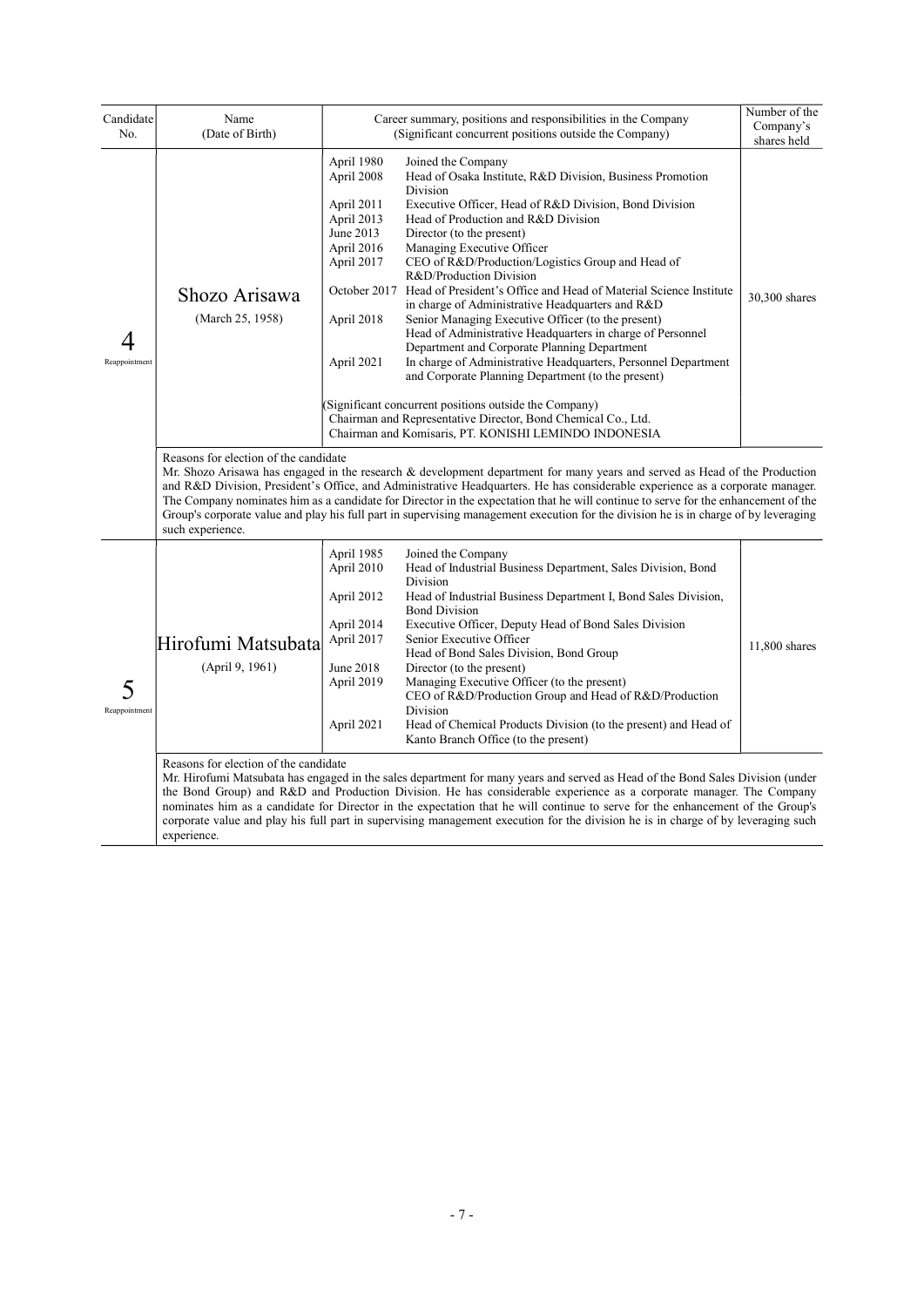| Candidate<br>No.   | Name<br>(Date of Birth)                                                                                                                                                                                                                                                                                                                                                                                                                                                                                                                            | Career summary, positions and responsibilities in the Company<br>(Significant concurrent positions outside the Company)                                                                                                                                                                                                                                                                                                                                                                                                                                                                                                                                                                                                                                                                                                                                            | Number of the<br>Company's<br>shares held |  |  |
|--------------------|----------------------------------------------------------------------------------------------------------------------------------------------------------------------------------------------------------------------------------------------------------------------------------------------------------------------------------------------------------------------------------------------------------------------------------------------------------------------------------------------------------------------------------------------------|--------------------------------------------------------------------------------------------------------------------------------------------------------------------------------------------------------------------------------------------------------------------------------------------------------------------------------------------------------------------------------------------------------------------------------------------------------------------------------------------------------------------------------------------------------------------------------------------------------------------------------------------------------------------------------------------------------------------------------------------------------------------------------------------------------------------------------------------------------------------|-------------------------------------------|--|--|
| 6<br>Reappointment | Toshihiko Iwao<br>(June 4, 1960)                                                                                                                                                                                                                                                                                                                                                                                                                                                                                                                   | April 1984<br>Joined the Company<br>April 2009<br>Head of General-Use Products Business Department II, Sales<br>Division, Bond Division<br>April 2012<br>Head of General-Use Products Business Department I, Bond<br>Sales Division, Bond Division<br>April 2015<br>Executive Officer, Head of Business Department I, Bond Sales<br>Division<br>January 2016<br>Head of Business Department III, Bond Sales Division<br>Senior Executive Officer<br>April 2017<br>Head of Civil Engineering & Construction Sales Division, Civil<br>Engineering & Construction Group<br>June 2018<br>Director (to the present)<br>April 2020<br>Managing Executive Officer (to the present)<br>Head of Bond Division (to the present) and Civil Engineering $\&$<br>April 2021<br><b>Construction Sales Division</b><br>April 2022<br>Head of Production Division (to the present) | 17,200 shares                             |  |  |
|                    | Reasons for election of the candidate<br>Mr. Toshihiko Iwao has engaged in the sales department for many years and served as Head of the Civil Engineering & Construction<br>Sales Division. He has considerable experience as a corporate manager. The Company nominates him as a candidate for Director in<br>the expectation that he will continue to serve for the enhancement of the Group's corporate value and play his full part in supervising<br>management execution for the division he is in charge of by leveraging such experience. |                                                                                                                                                                                                                                                                                                                                                                                                                                                                                                                                                                                                                                                                                                                                                                                                                                                                    |                                           |  |  |
| Reappointment      | Keiko Takase<br>(June 27, 1952)                                                                                                                                                                                                                                                                                                                                                                                                                                                                                                                    | April 1984<br>Admitted to Osaka Bar Association (to the present)<br>April 1984<br>Joined Kishida Law Office<br>April 1989<br>Joined Takase Law Office (to the present)<br>June 2015<br>Outside Director of the Company (to the present)<br>(Significant concurrent positions outside the Company)<br>Chairperson, Osaka Prefectural Public Safety Commission                                                                                                                                                                                                                                                                                                                                                                                                                                                                                                       |                                           |  |  |
|                    |                                                                                                                                                                                                                                                                                                                                                                                                                                                                                                                                                    | Reasons for election of the candidate and outline of expected roles<br>Ms. Keiko Takase has considerable experience and expertise as a lawyer, as well as deep insight, serving as a member of the Osaka<br>Prefectural Public Safety Commission. The Company nominates her as a candidate for Outside Director in the expectation that she<br>will continue to strengthen corporate governance of the Group by leveraging such experience. She does not have any previous<br>experience of engaging in corporate management other than as an outside director; however, the Company believes that she should<br>be able to perform her duties appropriately based on the above reasons.                                                                                                                                                                           |                                           |  |  |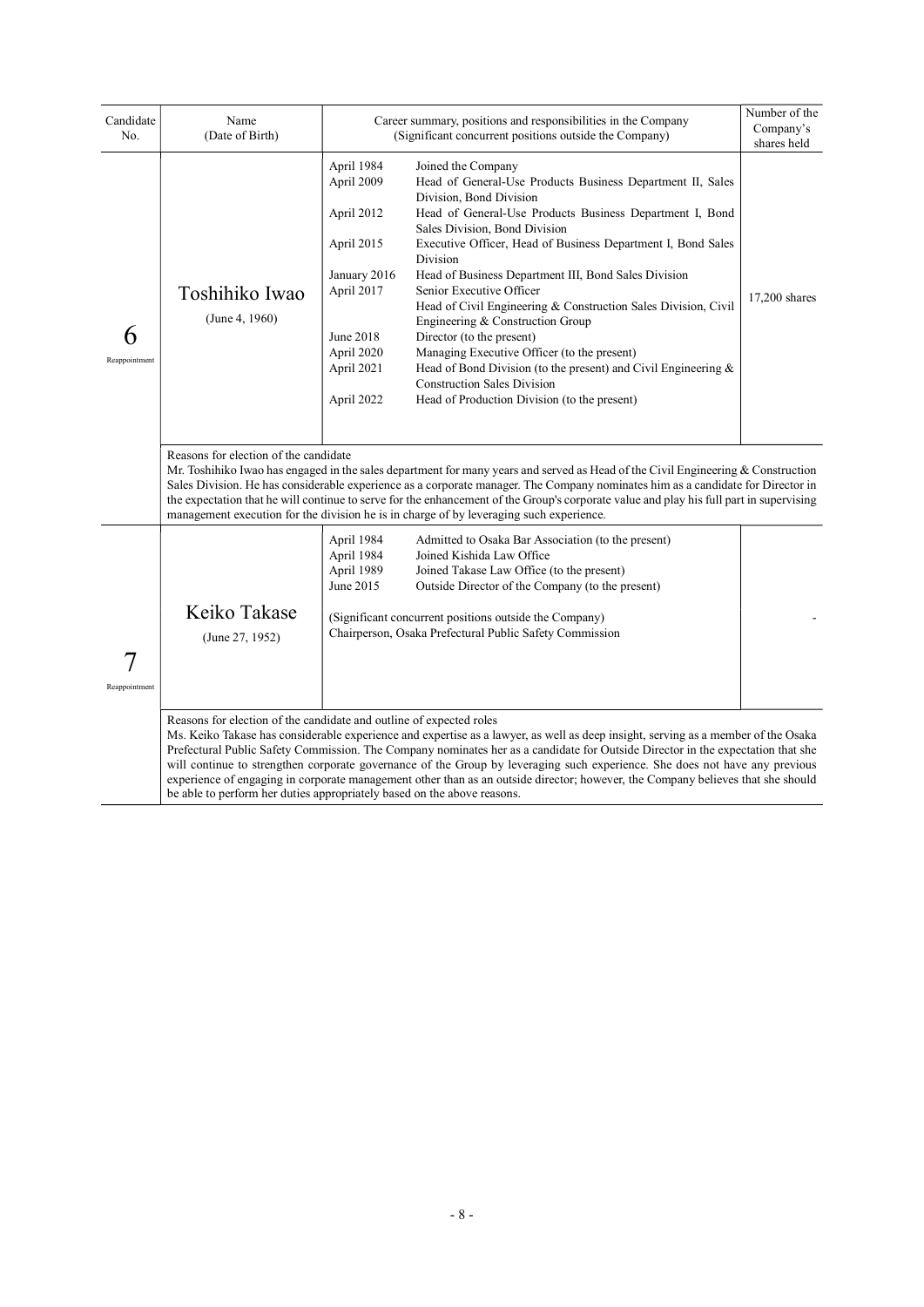| Candidate<br>No.   | Name<br>(Date of Birth)                                                                                                        | Career summary, positions and responsibilities in the Company<br>(Significant concurrent positions outside the Company) | Number of the<br>Company's<br>shares held                                                                                                                                                                                                                                                                                                                                                                                                                                                                                                                                                                                                                                                                                                                                                                                                                                                                                                                                                                                               |  |  |  |  |
|--------------------|--------------------------------------------------------------------------------------------------------------------------------|-------------------------------------------------------------------------------------------------------------------------|-----------------------------------------------------------------------------------------------------------------------------------------------------------------------------------------------------------------------------------------------------------------------------------------------------------------------------------------------------------------------------------------------------------------------------------------------------------------------------------------------------------------------------------------------------------------------------------------------------------------------------------------------------------------------------------------------------------------------------------------------------------------------------------------------------------------------------------------------------------------------------------------------------------------------------------------------------------------------------------------------------------------------------------------|--|--|--|--|
| 8<br>Reappointment | Makoto Kimura<br>(March 15, 1960)<br>Reasons for election of the candidate and outline of expected roles                       | April 1985<br>April 1994<br>April 1997<br><b>July 2006</b><br>October 2010<br>June 2016<br>Ltd.                         | Joined Department of Transportation Engineering, Faculty of<br>Engineering, Kyoto University<br>Associate Professor, Department of Transportation Engineering,<br>Faculty of Engineering, Kyoto University<br>Associate Professor, Department of Civil Engineering, Graduate<br>School of Engineering, Kyoto University<br>Professor, International Innovation Center, Kyoto University<br>Professor, Department of Civil and Earth Resources<br>Engineering, Graduate School of Engineering, Kyoto University<br>(to the present)<br>Outside Director of the Company (to the present)<br>(Significant concurrent positions outside the Company)<br>Professor, Department of Civil and Earth Resources Engineering, Graduate School<br>of Engineering, Kyoto University<br>Member of Technology Council and Business Assessment and Monitoring<br>Committee, Hanshin Expressway Company Limited<br>Member of Civil Engineering Technology Research Committee, Osaka Metro Co.,<br>Director of Japan Foundations Engineering Association |  |  |  |  |
|                    | Mr. Makoto Kimura has deep insight as professor of the Department of Civil and Earth Resources Engineering, Graduate School of |                                                                                                                         |                                                                                                                                                                                                                                                                                                                                                                                                                                                                                                                                                                                                                                                                                                                                                                                                                                                                                                                                                                                                                                         |  |  |  |  |

Engineering of Kyoto University. The Company nominates him as a candidate for Outside Director in the expectation that he will continue to strengthen corporate governance of the Group by leveraging such expertise and experience. He does not have any previous experience of engaging in corporate management other than as an outside director; however, the Company believes that he should be able to perform his duties appropriately based on the above reasons.

(Note 1) There are no special conflicts of interest between each of the candidates and the Company.

- (Note 2) Ms. Keiko Takase and Mr. Makoto Kimura are candidates for Outside Director.
- (Note 3) Ms. Keiko Takase is an incumbent Outside Director of the Company and will have been in office as Outside Director for seven years at the conclusion of this meeting.

(Note 4) Mr. Makoto Kimura is an incumbent Outside Director of the Company and will have been in office as Outside Director for six years at the conclusion of this meeting.

(Note 5) The Company has entered into agreements with Ms. Keiko Takase and Mr. Makoto Kimura to limit their liabilities for damages caused by negligence of their duties, in accordance with the provision of Article 427, Paragraph 1 of the Companies Act. The amount of the limitation on their liabilities under these agreements shall be the amount as stipulated in laws and regulations, and the Company intends to extend the agreements upon the approval of the reappointment of Ms. Keiko Takase and Mr. Makoto Kimura.

(Note 6) The Company has entered into a directors' and officers' liability insurance policy with an insurance company as stipulated in Article 430-3, Paragraph 1 of the Companies Act, with all of the candidates as the insured; any loss incurred by the insured in the event that a claim is made against damages arising from an act by the insured including Directors of the Company in performing his/her duties as a Director (except for the case of violation of laws and regulations ) shall be covered by the policy. The Company will renew the insurance policy with the same contents at the next renewal, with the candidates as the insured upon the approval of their reappointment.

(Note 7) The Company has registered Ms. Keiko Takase and Mr. Makoto Kimura as Independent Directors as set forth in the regulations of the Tokyo Stock Exchange, Inc.

(Note 8) The "number of the Company's shares held" indicates the number as of March 31, 2022.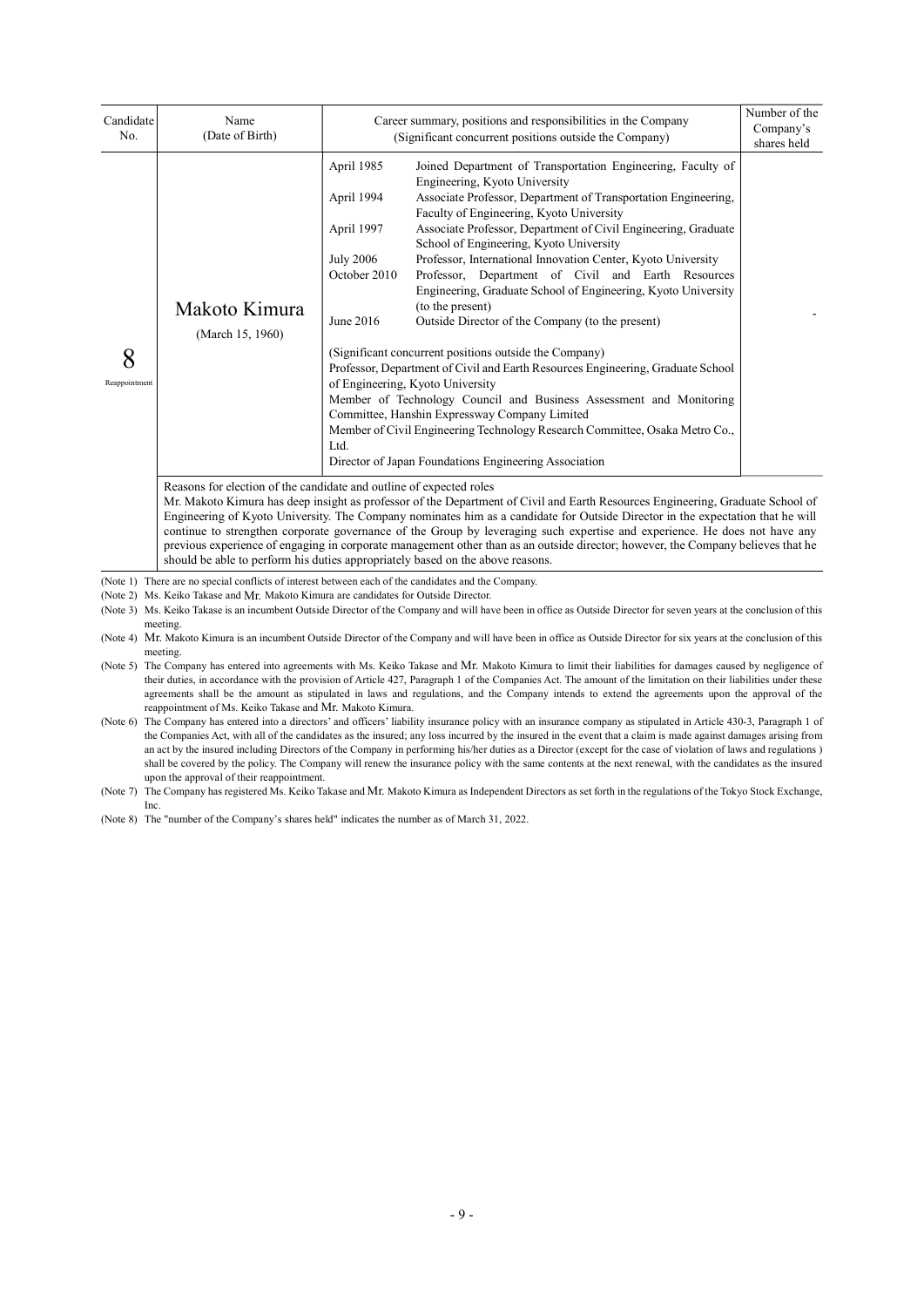#### \*Directors' Skill Matrix

| Name               | Position                                                               | Management | Production/<br>R&D | Marketing/<br>Sales | Finance/<br>Accounting | Legal / Risk<br>management | Personnel/<br>Labor |
|--------------------|------------------------------------------------------------------------|------------|--------------------|---------------------|------------------------|----------------------------|---------------------|
| Takashi Yokota     | Chairman and<br>Representative Director                                | $\circ$    | $\circ$            | $\circ$             | $\circ$                |                            | $\circ$             |
| Keiichi Oyama      | President and<br>Representative Director                               | $\circ$    |                    | $\circ$             | $\circ$                |                            | $\circ$             |
| Satoru Kusakabe    | Director and Senior<br>Managing Executive<br>Officer                   | $\circ$    |                    | $\circ$             |                        |                            |                     |
| Shozo Arisawa      | Director and Senior<br>Managing Executive<br>Officer                   | $\circ$    | $\circ$            |                     | $\circ$                | $\circ$                    | $\circ$             |
| Hirofumi Matsubata | Director and Managing<br><b>Executive Officer</b>                      |            |                    | $\circ$             |                        |                            |                     |
| Toshihiko Iwao     | Director and Managing<br><b>Executive Officer</b>                      |            | $\circ$            | $\circ$             |                        |                            |                     |
| Keiko Takase       | <b>Outside Director</b>                                                |            |                    |                     |                        | $\circ$                    |                     |
| Makoto Kimura      | <b>Outside Director</b>                                                |            | $\circ$            |                     |                        |                            |                     |
| Shinya Enomoto     | Director (Full-time Audit<br>and Supervisory Committee<br>Member)      |            | $\circ$            |                     |                        | O                          |                     |
| Kenji Kawada       | Outside Director (Audit and<br><b>Supervisory Committee</b><br>Member) | $\circ$    |                    |                     | $\circ$                |                            |                     |
| Motoyuki Nakata    | Outside Director (Audit and<br><b>Supervisory Committee</b><br>Member) | $\circ$    |                    |                     |                        |                            |                     |
| Yoshiki Yamada     | Outside Director (Audit and<br><b>Supervisory Committee</b><br>Member) |            |                    |                     | $\circ$                |                            |                     |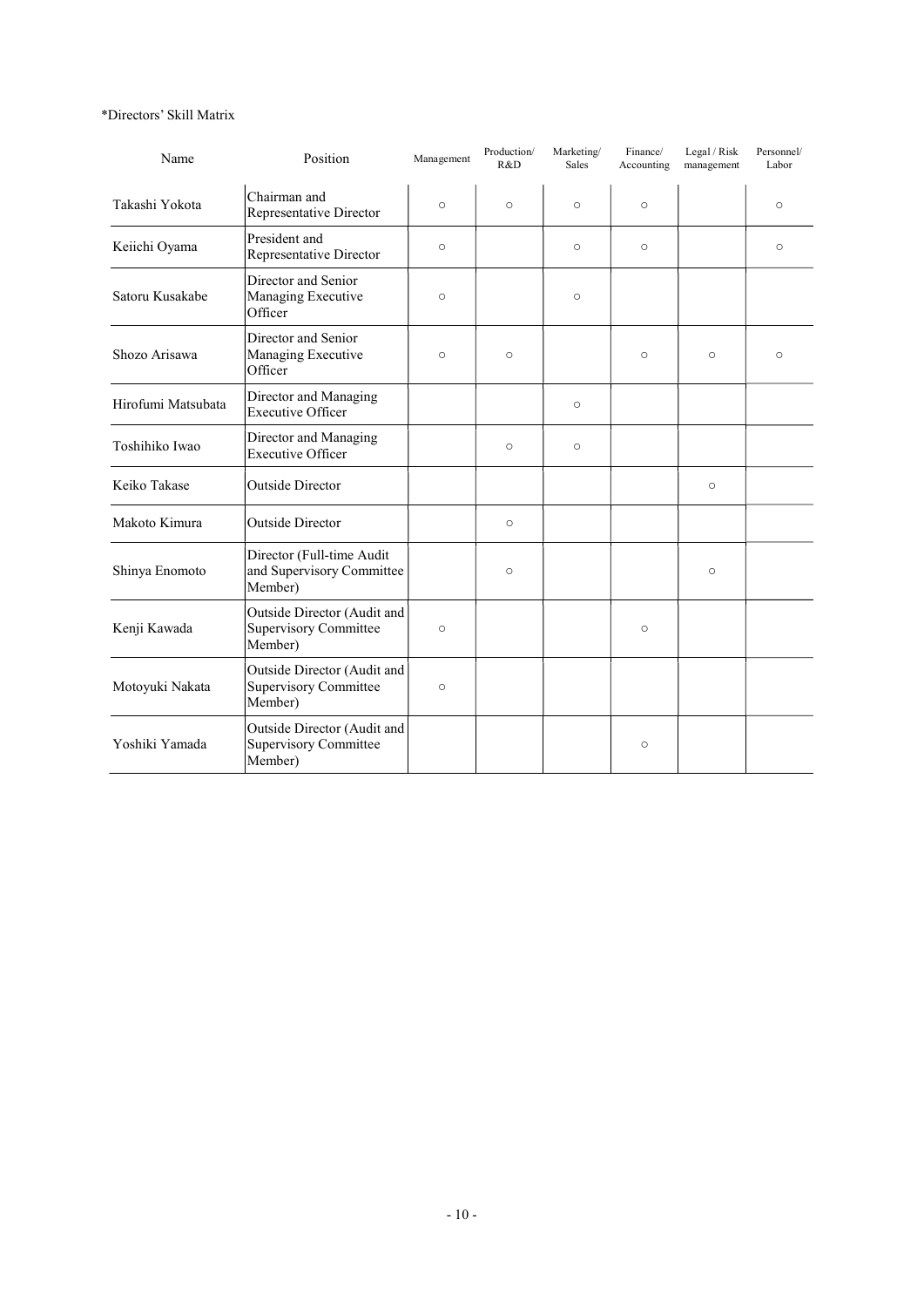## Shareholders' Proposals (Proposals No. 4 and No. 5)

Proposals 4 and 5 are submitted by a shareholder.

The following subject, outline and reasons for proposals are shown as originally submitted by the shareholder except for the item numbers in the proposal.

## Proposal No. 4: Approval of Amount of Compensation Relating to Restricted Stock Compensation Plan

#### (1) Outline of the proposal

At the 96th Ordinary General Meeting of Shareholders held on June 22, 2021, the total amount of compensation for Directors of the Company (excluding those who are members of the Audit and Supervisory Committee) was approved at 350 million yen or less per year (however, salaries for employees who concurrently act as a Director are not included), with the total amount of stock compensation for Directors excluding those who are members of the Audit and Supervisory Committee and Outside Directors set separately at 60 million yen or less per year (however, salaries for employees who concurrently act as a Director are not included). The total amount of compensation for Directors who are members of the Audit and Supervisory Committee was approved at 45 million yen or less per year at the 96th Ordinary General Meeting of Shareholders held on June 22, 2021. For the purpose of providing incentives for Directors of the Company to pursue the sustainable improvement of corporate value and further promoting the sharing of value between Directors and shareholders, we propose that the Company replace the above stock compensation plan for Directors excluding those who are members of the Audit and Supervisory Committee and Outside Directors and provide monetary compensation claims to allot restricted shares of 350 million yen or less per year or up to 233,300 shares for Directors (excluding those who are members of the Audit and Supervisory Committee) and monetary compensation claims to allot restricted shares of 45 million yen or less per year or up to 30,000 shares for Directors who are members of the Audit and Supervisory Committee, respectively. The transfer restriction period shall be three (3) years from the allotment. The specific timing of payment and allotment shall be determined by the Board of Directors. However, the new plan shall be designed as a performance-linked incentive plan and to allot restricted shares in total worth three times fixed compensation within the next three years if the performance criteria are met.

(2) Reasons for the proposal

The Company adopts the restricted stock compensation plan (hereinafter the "Plan"), but its amount is too small to ensure value-sharing between Directors and shareholders adequately. We believe that not only all Directors of the Company (including those who are members of the Audit and Supervisory Committee and Outside Auditors) but also the top twenty (20) executives of the Company, including Executive Officers, should be eligible for the Plan. We also propose to allot restricted shares in total worth three times the fixed compensation or salary over the next three years to eligible officers and employees under the Plan. As described in the "Guidebook for Introducing Incentive Plans for Sustainable Corporate Growth as Board Members' Compensation to Encourage Companies to Promote Proactive Business Management," released in April 2014 and since continuously revised by the Ministry of Economy, Trade and Industry, we believe that it is desirable to provide appropriate and effective stock compensation for executive management in order to encourage management from shareholders' point of view and provide incentives to improve medium- to long-term performance.

Opinions of the Board of Directors on the shareholders' proposal

(1) Opinion of the Board of Directors

The Board of Directors opposes the shareholders' proposal.

(2) Reasons for opposition

The shareholders' proposal suggests including Directors who are Audit and Supervisory Committee Members, Outside Directors and Executive Officers, etc. as persons eligible for the current restricted stock compensation plan, making a substantial raise in the amount of stock compensation and having a shortened transfer restriction period of three years. The Board of Directors of the Company opposes this proposal from the following point of view.

(i) Including of Directors who are Audit and Supervisory Committee Members, Outside Directors and Executive Officers, etc. as persons eligible for the current restricted stock compensation plan

Directors who are Audit and Supervisory Committee Members and Outside Directors are paid basic compensation only which is not subject to performance, from the perspective of the independence of their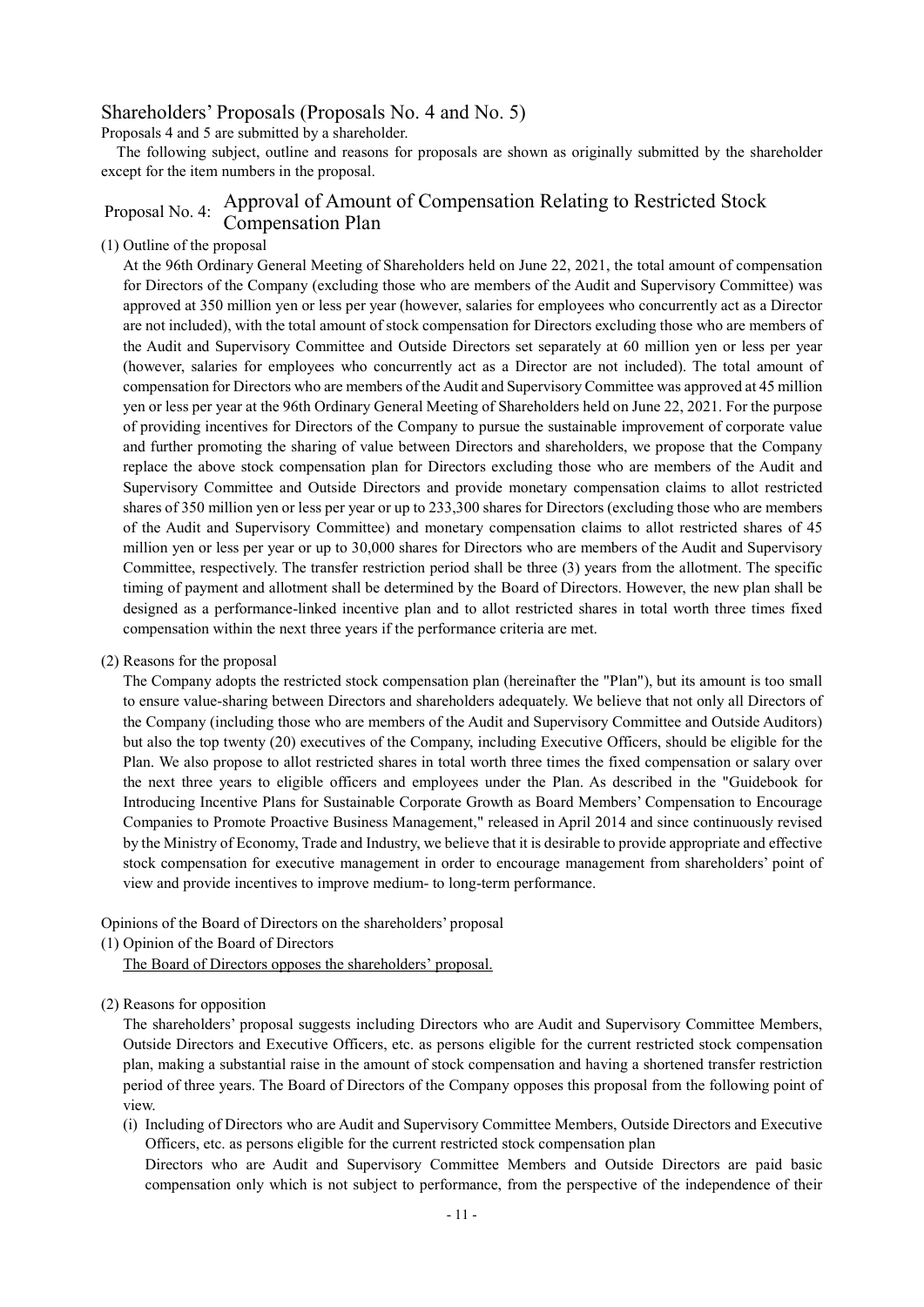duties. This is because importance is placed on the functions of Directors who are Audit and Supervisory Committee Members and Outside Directors to audit and supervise the execution of duties by Directors and the management by the Board of Directors. The Company's policy is not to cover them by the restricted stock compensation plan.

Furthermore, the proposal suggests to include not only Directors but also Executive Officers, etc. as eligible, but the Company's restricted stock compensation plan already covers Executive Officers and restricted stock is allotted to them in the same way as to eligible Directors.

#### (ii) Substantial raise in restricted stock compensation

On the compensation for Directors of the Company, our basic policy is to set a compensation system linked to shareholders' interests to sufficiently function as an incentive for sustainable improvements in corporate value. It is composed of "basic compensation," "bonuses," and "stock compensation." "Basic compensation" is comprehensively reviewed and determined based on position and scope of duties, while the level of other companies is also considered. "Bonuses" are performance-linked compensation with corporate performance taken into account, and "stock compensation" is restricted stock-based compensation as an incentive to sustainably improve corporate value. The ratio of "basic compensation" : "bonuses" : "stock compensation" is set roughly at 65% : 20% : 15%. However, the shareholders' proposal calls for an excessive stock compensation plan, which significantly differs from the Company's compensation ratio. For this reason, the Board believes it is not appropriate.

#### (iii) Transfer restriction period of three (3) years

The current transfer restriction period is 10 to 30 years after the allotment, as laid down by the Board of Directors of the Company. This is appropriate as it is designed to pursue sustainable improvements in corporate value from a medium- to long-term perspective during one's term of office. Setting the shortened transfer restriction period of three years is not appropriate as a sound incentive for the sustainable growth of the Company, because that would make Directors overly conscious of short-term improvements in performance.

For these reasons, the Company's Board of Directors opposes the shareholders' proposal.